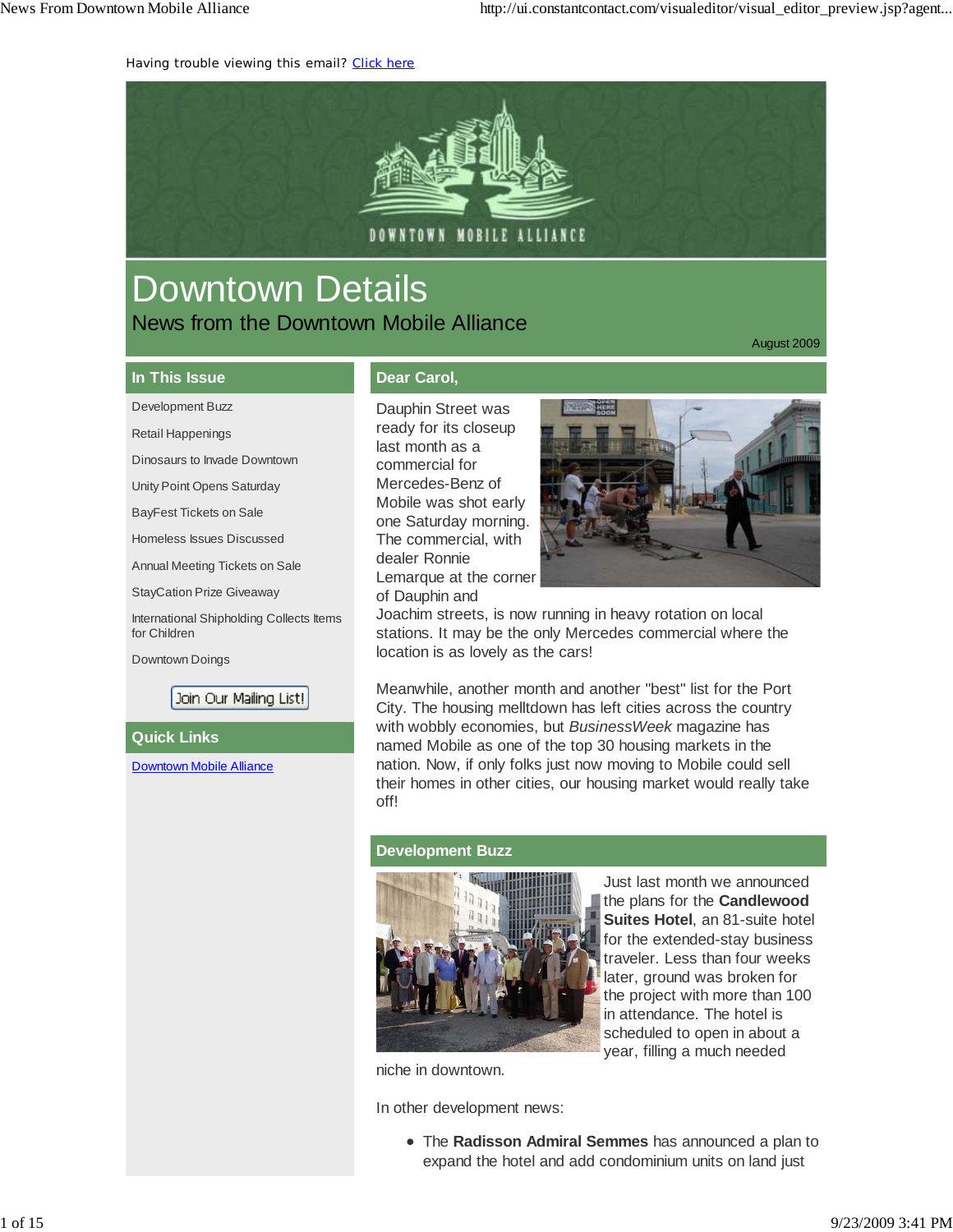south of the current building. The plans call for an additional 100 rooms and 50 condo units, as well as office space. Total cost for the expansion is estimated at \$27 million.

- The **Southern High Speed Rail Commission** has moved its offices from New Orleans to the GM&O Building, where it will receive staff support from the South Alabama Regional Planning Commission.
- **Melodix Music Hall** will be opening at the end of September at 9 S. Joachim Street, in the building last occupied by Alabama Contemporary Dance. The venue will offer live music ranging from light to heavy rock.

### **Retail Happenings** Shopping, Dining and Entertainment News



One of Downtown Mobile's most charming boutiques has moved into its permanent location on Bienville Square at 7 N. Conception Street. **Inside Up** has already attracted a loyal following of shoppers looking for a great gifts and must-haves for the home and wardrobe! The new location is a light-filled, spacious and beautifully arranged space, with a second floor for larger furniture items. Stop in and check out the latest fall fashions or just visit with the friendly proprietors!

In other retail news:

- **Cafe Royal** at Royal and Dauphin streets has announced that Chef Kevin Brooks from Blu Bistro in Springhill is now taking charge in the downtown landmark's kitchen. The menu features fresh, local seafood and Greek specialties. There are also great lunch and dinner specials daily.
- After 15 years of satisfying the breakfast and lunch demands of folks from across the region, **Spot of Tea After Five** is open at night with a new menu. Chose from a variety of steaks, Italian dishes or Gulf seafood favorites. And because it's always time for an order of Eggs Bienville, breakfast is available whenever the restaurant is open.

#### **Some upcoming live entertainment:**

- Alabama Music Box:
	- $\circ$  hush hush commotion Wednesday, August 19
	- Listener, Fienix, malamute, ozenza Thursday, August 20
	- o Roller Derby After Party, music by To Speak of Wolves and Continuance Saturday, August 22
	- o Hit the Switch Thursday, August 27
	- Comedy Show with Joe Pettis, Justin Morgan, Matt Pharr Friday, August 28
	- Tantra! an international music & dance party Saturday, August 29
	- o The Pharmacy, Acorns Tuesday, September 1
	- o Gift of Gab (of Blackalicious) Mr. Lif, Subjectmatters, Mobtowne revival Friday, September 4
	- $\circ$  Metal Night with Dread, Apathy Ensues, Cathercist, Butterscotch Project Saturday, September 5
	- Lannen Fall, The Material, Shut Up and Deal, Hot Lobster Records Tuesday, September 8
	- o Dignan, O'Brother Wednesday, September 9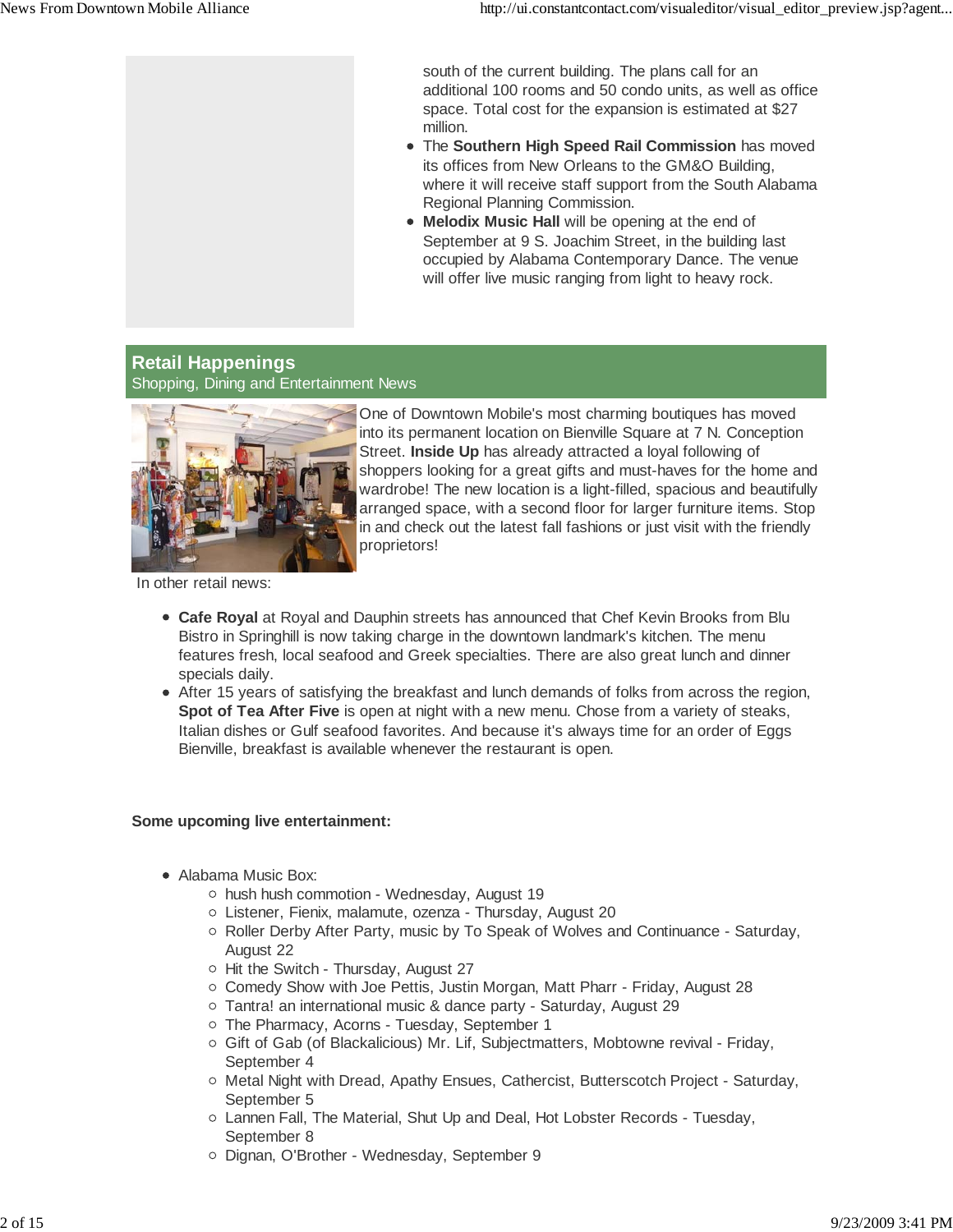- o Deep South Music Fest After Party with Zoogma & lots more Saturday, September 12
- Eraser Eyes, Slick Idiot Monday, September 14
- o It Dies Today, Arsonists Get All The Girls, Wizzard Sleeve, Overnight Lows Saturday, September 19
- o Box Elders, Hot Lobster Records Tuesday, September 22
- Battle House Hotel:
	- John Anthony (in the Tavern)- Every Monday through Saturday
	- Loose Cannons (Joe Cain Cafe) Every Wednesday
	- o Bay City Brass (Joe Cain Cafe) Every Sunday
- Blind Mule:
	- Amazing Energy, Barnstormers Friday, August 21
	- o Pearl Street Riot, Johnny Apple Eyes, Come On Go With Us, Magnolia Sons -Saturday, August 22
	- Vegas Williams and the Dark Heart Band Friday, August 28
	- o The Big Shots, Free War Saturday, August 29
	- o Sunset Soundtrack, Muskrat Hannah Friday, September 4
	- o My Milky Way Arms, One Cut Kill Saturday, September 5
	- Josh Bond, Bloodbird Friday, September 11
	- Amalgamation Saturday, September 12
	- MobTowne Revival, Grow, Doco Friday, September 18
	- Willie Heath Neal Saturday, September 19
- Grand Central:
	- Top of the Orange Friday, August 21 & Saturday, August 22
	- Caught on Camera Friday, August 28
	- o Beer Fest Saturday, August 29
	- Silver Tongue Devil Friday, September 4 & Saturday, September 5
	- o Phar Fletcher Friday, September 11 & Saturday, September 12
	- o StrongFold Friday, September 18 & Saturday, September 19
- Serda's:
	- Twon Mai & Miranda Mixon Friday, August 21
	- o Justin Wall Saturday, August 22
	- Ashelea Penquite Friday, August 28
	- The Knockouts Saturday, August 29
	- Lil Greenwood Friday, September 11
- Soul Kitchen:
	- Cowboy Mouth with El Cantador opening Friday, August 21
	- Atomsphreak Saturday, August 22
	- Wes Jeans Band with Hallett opening Thursday, August 27
	- Cedrick Burnside & Lightnin Malcolm Friday, August 28
	- o Beer Fest: The Uglistick Saturday, August 29
	- The Benjy Davis Project with Wiles opening Friday, September 4
	- Back to School Party with DJ Chavez Saturday, September 5
	- Topaz Tuesday, September 8
	- Wrong Way: Sublime Tribute & Grass Roots: 311 Tribute Friday, September 11
	- o Sister Hazel Saturday, September 12
	- Wiles Saturday, September 19
	- Clutch, Wino & Revolution Mother Tuesday, September 22
- Veets:
	- Jodyoke Every Tuesday
	- Doug Previto & the Family Jewels Every Wednesday though Sunday

**Dinosaurs to Invade Downtown this Winter**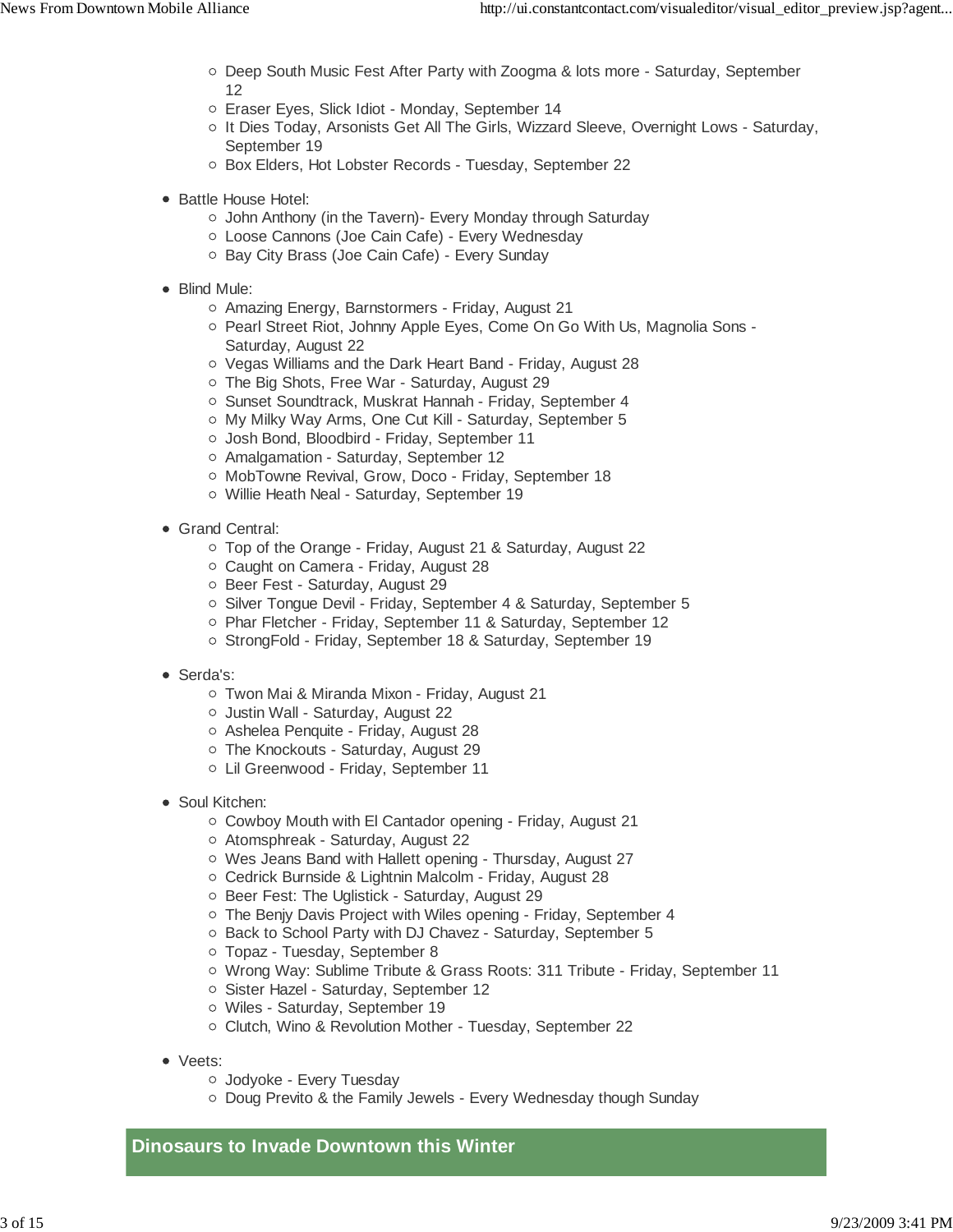#### **Exploreum Announces Fall/Winter Events**



We're not sure whether dinosaurs ever roamed the land beneath the streets of Mobile, but they'll be making a 21st century appearance in the Port City early next year. *Dinosaurs Downtown*, a huge (literally) exhbit will open at the Exploreum in January The traveling exhibit will feature 10 life-sized animatronic dinosaurs, a dinosaur photo opportunity and a fossil dig where young children can excavate for their

very own "fossils." The animatronic dinosaurs will move, roar and, in some cases, even spit for Exploreum visitors.

Even though people living and working downtown tend to be more fit than their suburban counterparts, there is always room for improvement. The Gulf Coast Exploreum is providing that opportunity with a new program called **EXPLORE YOGA**, a 10-week program designed for active seniors that provides yoga instruction, weekly health assessments and wellness classes. The program takes place every Thursday beginning Aug. 27 and lasting through Oct. 29. For only \$49, active seniors can now sign up for this new and innovative program that combines fun, fitness and wellness to drive measurable results.

NASCAR fans, start your engines! Join us September 5th as we welcome five Mobile International Speedway drivers and their cars to the Exploreum for the grand opening of **NASCAR: The IMAX Experience!** Back by popular demand, this film will light up the IMAX screen this fall as fans experience America's favorite spectator sport. Learn the history of NASCAR, told by some of it's most admired drivers, and then go full-throttle with a look at the sport today. NASCAR: The IMAX Experience is narrated by Golden-Globe winner Kiefer Sutherland. This film is showing September 5th through November 25th.

Also opening this fall - **Animalopolis!** Take a walk on the wild side with waltzing bears, singing lions and a calf who would rather dance than walk! Animalopolis features 12 different animals that will have your children wanting to learn more about the creatures they're seeing. Animalopolis will run September 5th through January 3rd.

#### Gulf Coast Exploreum

### **Unity Point Grand Opening This Saturday**

Mayor Sam Jones and the Mobile City Council will be dedicating Mobile's newest green space this Saturday, August 22nd from 6:00 - 8:00 p.m. at the corner of Broad Street and Springhill Avenue. Unity Point will celebrate the lives and partnership of Joseph Langan and John L. LeFlore, two leaders whose work during the Civil Rights movement encouraged Mobilians to put aside their differences to unite around common goals.



The centerpiece of the triangle green space is a statue of the two men by Mobile sculptor Casey Downing. Unity Point will serve as a beautiful, welcoming gateway into downtown at one of our busiest intersections.

**BayFest Announces New Acts Tickets now on sale throughout city**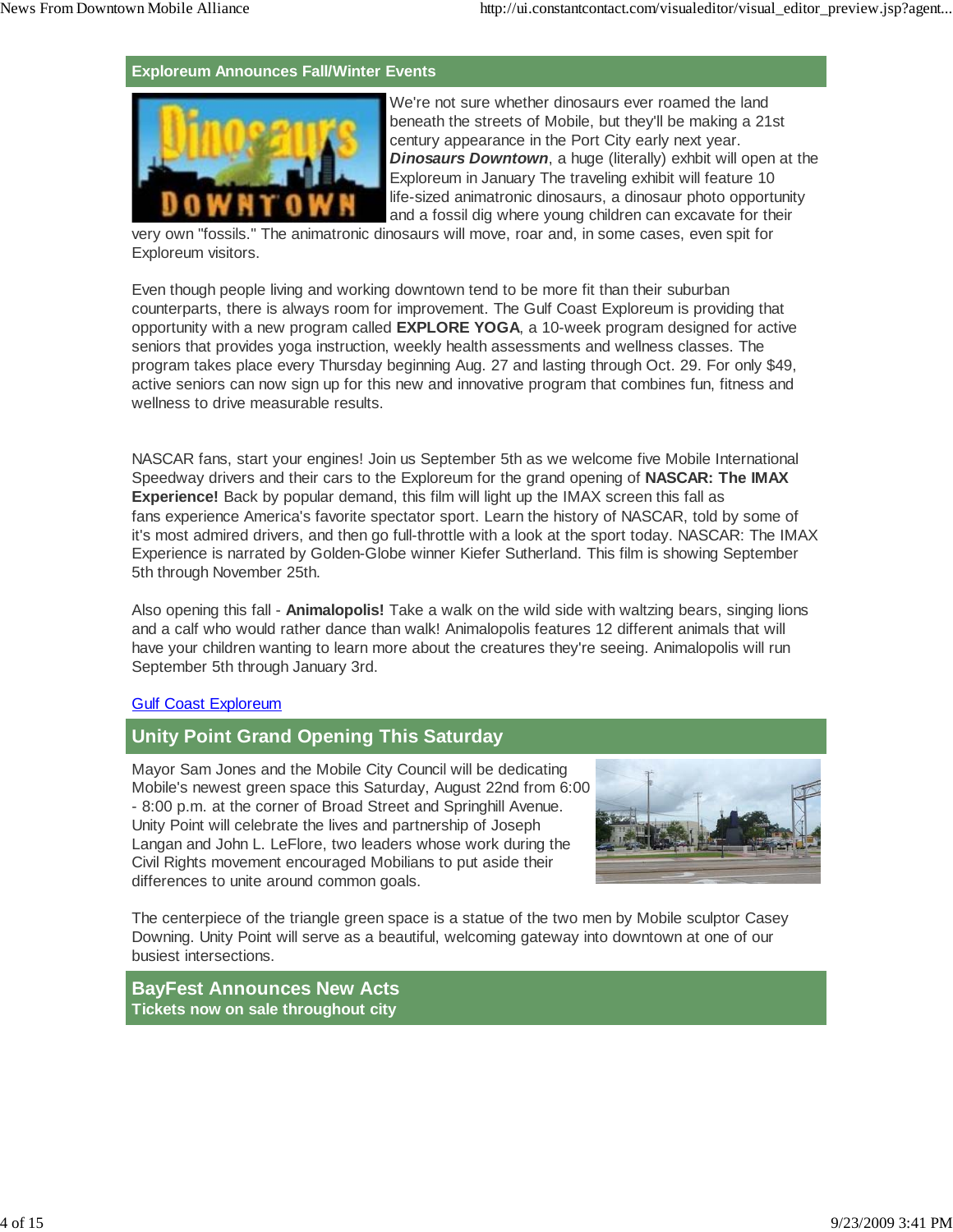

R&B superstar Anita Baker and Stone Temple Pilots have been added to an already stellar lineup for BayFest 2009. The three-day music festival begins on October 2, 2009 and features 125 artists on nine stages throughout Downtown Mobile.

Three-day passes for BayFest are just \$35 and are on sale now at www.bayfest.com. Purchase tickets before September 1 and you'll be automatically entered to win a meet & greet with an artist of your choice (some rules apply). Weekend passes can now be purchased in outlets, which include Circle K stores, Regions, Hancock, and Whitney Banks, IP Casino in Biloxi, and the Downtown Mobile Alliance.

### For BayFest Tickets and Info

### **Issues of Homelessness Discussed**

A recent survey indicated that one of the biggest issues facing Downtown Mobile's continued redevelopment is dealing with panhandlers and the homeless. Problems of homelessness plague cities across the country and both public and private sector groups are working to find solutions.

In Mobile, a **Homeless Roundtable** discussion group, organized in part by the Homeless Coalition and Housing First, has been formed to develop workable solutions for the management of our homeless population. The group meets every second and fourth Tuesday of the month at noon, usually at Government Street Presbyterian Church. Solutions will be developed only if there is input from all downtown stakeholders: homeless service providers, business and property owners and the government. A discussion group with only service providers around the table is not likely to move beyond the discussion stage. If you're interested in joining this important group, contact Clayton Ratledge at clayton@downtownmobile.org. The next meeting is August 25th at noon at the Downtown Mobile Alliance office at 261 Dauphin Street.

### **Annual Meeting Tickets Selling Briskly Event to take place on September 2nd**



If you want to make sure you have a seat at the Annual Meeting of the Downtown Mobile District Management Corporation and the Downtown Mobile Alliance, be sure to let us know soon. The event usually sells out and this year appears to be no exception.

With Dr. David Bronner, CEO of the Retirement Systems of Alabama, as the keynote speaker, interest in the event is high. His comments never fail to make headlines. This is also a great opportunity to celebrate the accomplishments of the past year and recognize the Main Street Mobile award winners.

**Annual Meeting Wednesday, September 2nd Noon Battle House Hotel \$55/person for members; \$60/person for non-members**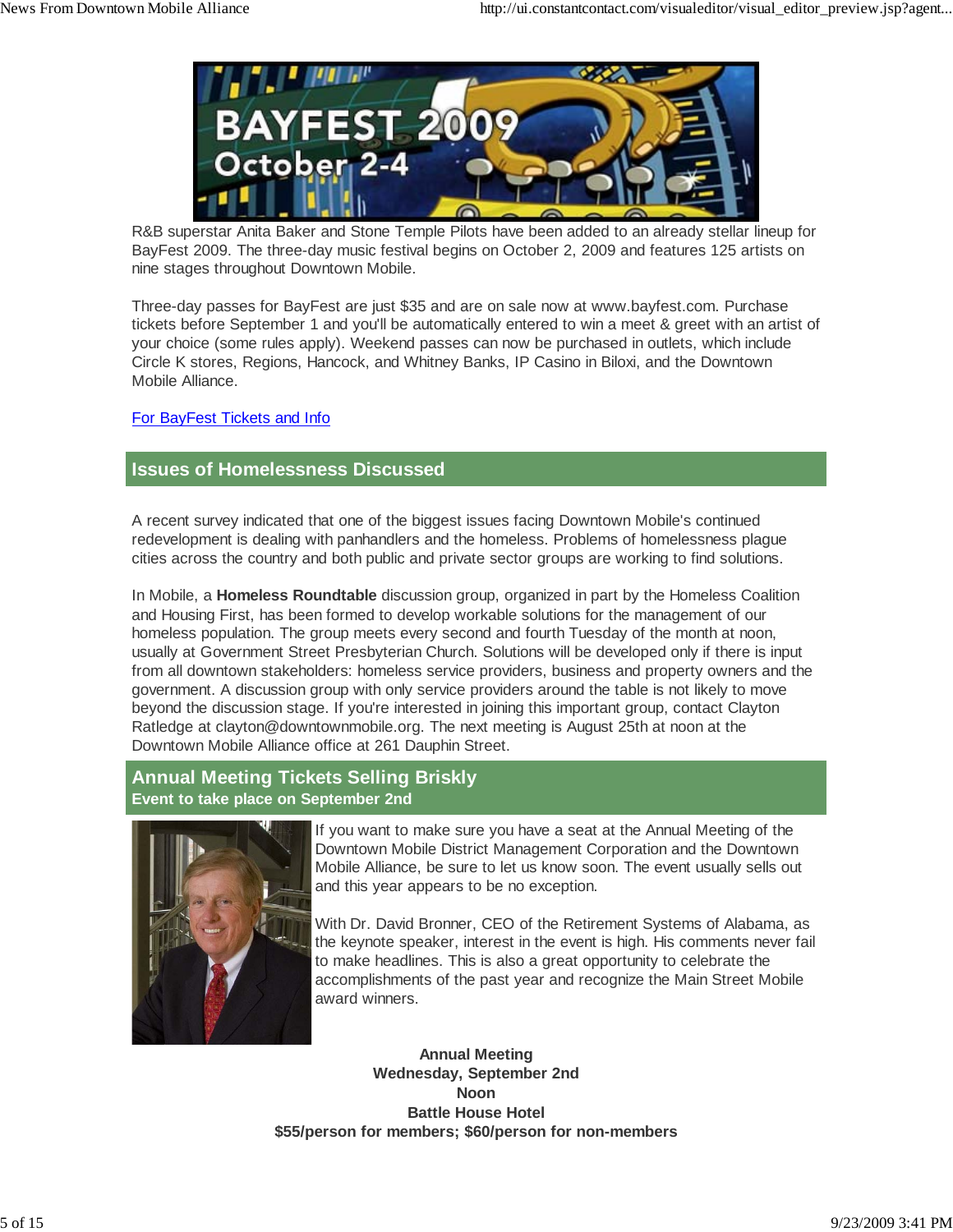Contact Carol Hunter at 251-434-8498 or chunter@downtownmobile.org for tickets or more information.

## **Try a Vacation in Your Own Backyard**

The Mobile Bay Convention and Visitors Bureau wants you to know that supporting tourism supports

our community. To encourage locals to visit the hotels and attractions in our area (and we certainly have some of the best of both in the whole region), the Bureau is sponsoring a great prize package giveaway.

Enter to win the Staycation Giveaway at www.CompanyCounts.org and learn more! A drawing will be held each week until the end of August.

Mobile "STAYcation" Giveaway includes:

- Two-night stay at one of Mobile's many hotels/motels
- Mobile Bay Attractions VIP Pass, which includes free entry for a family of four (2 adults, 2 kids) to the following:
	- USS ALABAMA Battleship Memorial Park
	- Exploreum Science Center
	- o Bellingrath Gardens & Home
	- A trip on the Southern Belle Riverboat
	- Estuarium at the Dauphin Island Sea Lab
	- Fort Gaines
	- o Mobile Museum of Art
	- Museum of Mobile
	- A ride on the Delta Explorer from Historic Blakeley State Park
	- and MORE!!
- Mobile Bay "Go Coastal" Gift Bag

### Register to Win a Staycation

**International Shipholding Coordinates Drive for Children**

As children head back to school, we're well aware of the need for all sorts of school supplies, but many children in our community have even more basic needs. To help fill the gap, International Shipholding Corporation is coordinating a "Personal Items Drive" for approximately 299 children in the Roger Williams Housing Community.

Items needed for the children ranging in age from 5 - 15 include: detergent, toothpaste, toothbrushes, dental floss, soap, white ankle socks, plain white t-shirts, deodorant, shampoo, lotion and hair care products (combs, brushes and barrettes, etc.). If you're interested, just begin gathering the items listed and contact Sheila Dean 251-243-9230 to let her know where to pick up the donations. The items will be collected the week of September 8, or you can bring your donation to our Annual Meeting on September 2nd and leave them in the collection box.

**Downtown Doings** Some events around Downtown Mobile

 *Mummies* **Exploreum IMAX Theater** Now through Tuesday, September 4 Follow researchers and explorers as they piece together



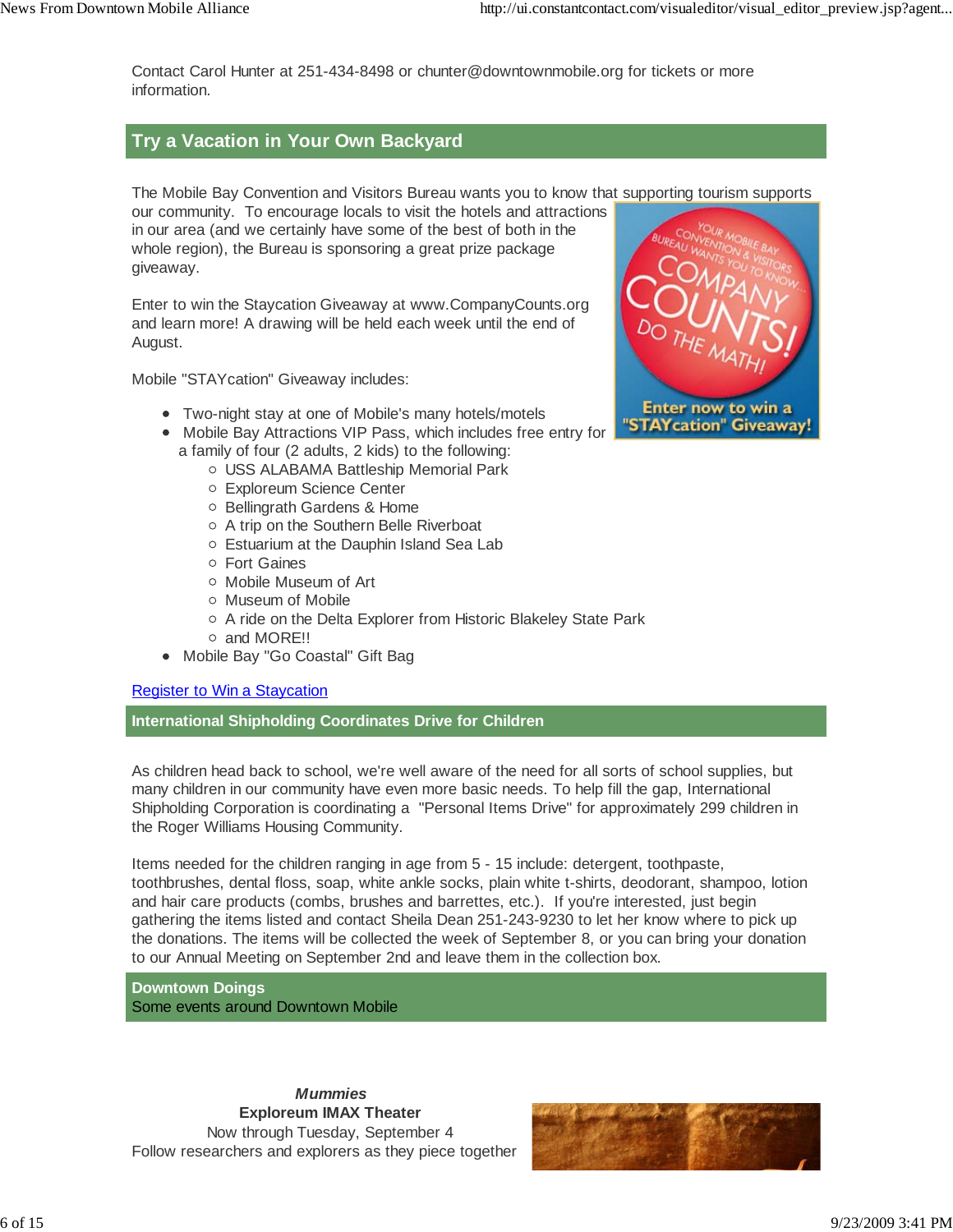the archeological and genetic clues of Egyptian mummies. These relics of the past create a window into the fascinating and mysterious world of the pharaohs. In addition to increasing our understanding of the culture, religion, medicine, and daily life thousands of years ago, scientists today are reconstructing mummy DNA and deciphering ancient texts to gain insight into modern human genetics and advance medical treatments. To



unwrap the secrets of the pharaohs is to perhaps glimpse the future of our own civilization.

### The Exploreum



#### *No Seriously: Humor & Happiness In Contemporary Art* **Space 301**

Now through Sunday, September 6 This exhibition is a collection of such fun and humorous works, as varied, as understated, as over-the-top, as the individual artists who created them. The jokes may be subtle, but they're in there; or, the comedy may be apparent while containing a very sober underlying moral. In any event, this exhibition takes a serious look at the lighter side of the human experience in the halcyon days of a Mobile summer leaving all the angst for the darker, colder, and more somber months ahead.

Space 301

## *The Living Sea* **Exploreum IMAX Theater**

Now through Friday, September 4

Celebrate the beauty and power of the ocean as we explore our relationship with this complex and

fragile environment. Using beautiful images of unspoiled healthy waters, The Living Sea offers hope for the recovery of those sullied by pollution and the encroachment of man. The Living Sea features oceanographers studying humpback whales, jellyfish, and deep-sea life to show us that the more we



understand the ocean and its inhabitants, the more we will know how to protect them. The film also highlights the Central Pacific islands of Palau, one of the most spectacular underwater habitats in the world, to show the beauty and potential of a healthy ocean.

The Exploreum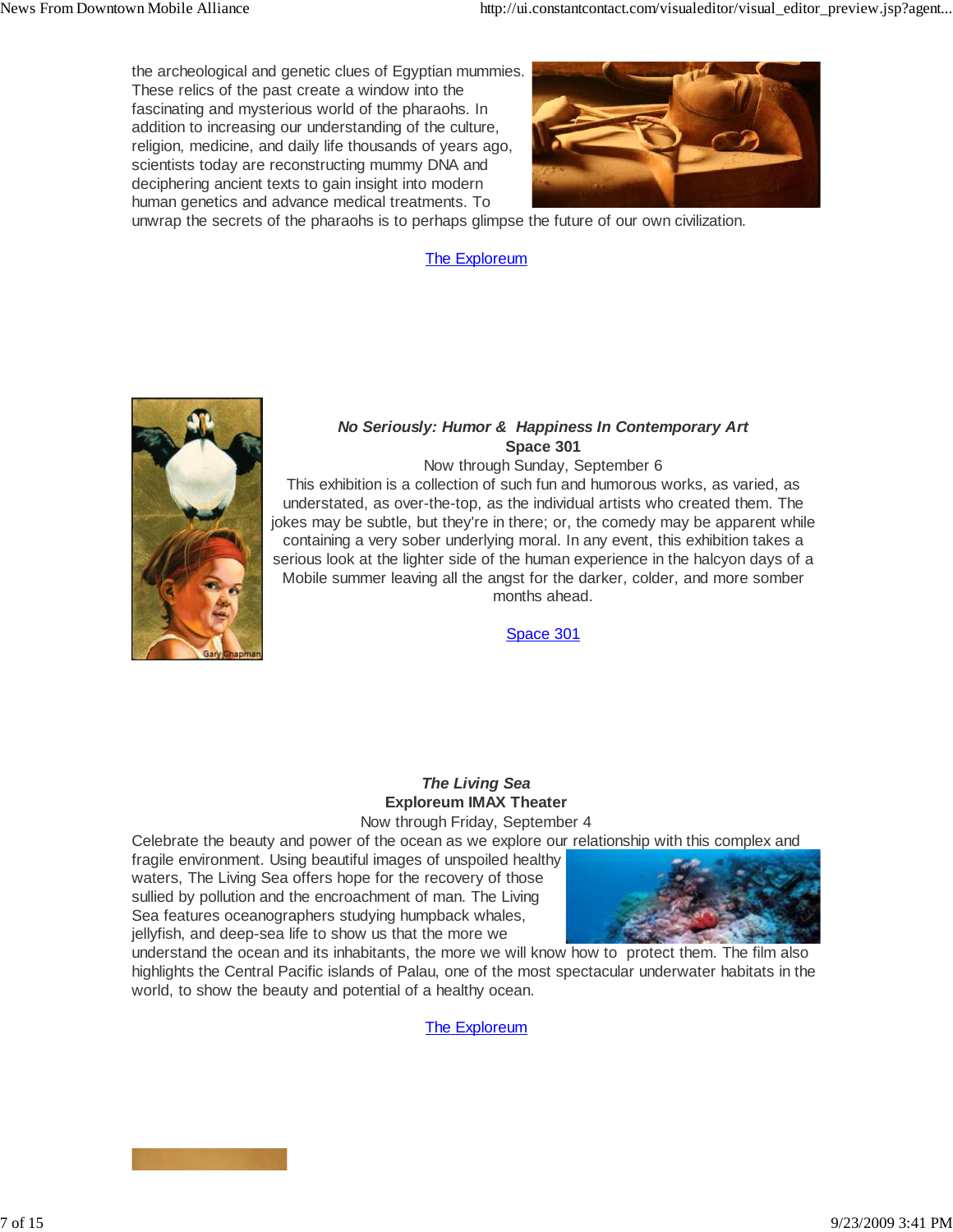

### *A Woman's Touch: Figurative Sculptures* **Space 301**

Now through Wednesday, September 9 Organized by Cindy Phillip, "A Woman's Touch: Figurative Sculptures" is part of a continuing exhibition at Space 301. This exhibition of figurative work features local female artists Bertice McPherson, Georgia Godwin, Barbara Casey and Lynn Warwick.

Space 301

#### *Get Connected 2009 presented by the Mobile Area Chamber of Commerce* **Arthur R. Outlaw Mobile Convention Center** Thursday, August 27

#### **Get Connected Luncheon**:

11:30 a.m. to 1 p.m. Join Troy Wayman, Vice President for Economic Development for the Mobile Area Chamber, as he gives you an insider's look into the Chamber's recruiting efforts. Admission \$25 for members, \$30 for non-members. Reservations are required. **Business & Technology Expo**: 1 p.m. to 6 p.m. Mobile's premier business-to-business trade show featuring more than 200 exhibitors from diverse industries within the Mobile Area. Admission is free.



# **MOBILE AREA** CHAMBER OF COMMERCE

**Business Resource Fair**: 1 p.m. to 6 p.m. A one-stop fair for small business owners, managers, key employees and decision makers to meet local, state and federal organizations specializing in management, financial, procurement, marketing and technical assistance. Admission is free. **Expo After Hours**: 6:30 p.m. to 8 p.m. (at the Renaissance Riverview Hotel) Network with area professionals and Expo exhibitors at the Mobile Area Chamber's popular monthly event. Admission is free.

Chamber of Commerce



*Works by Sam Maisel, MakeWorldGooder Factory Tour and Fold* **Mobile Arts Council**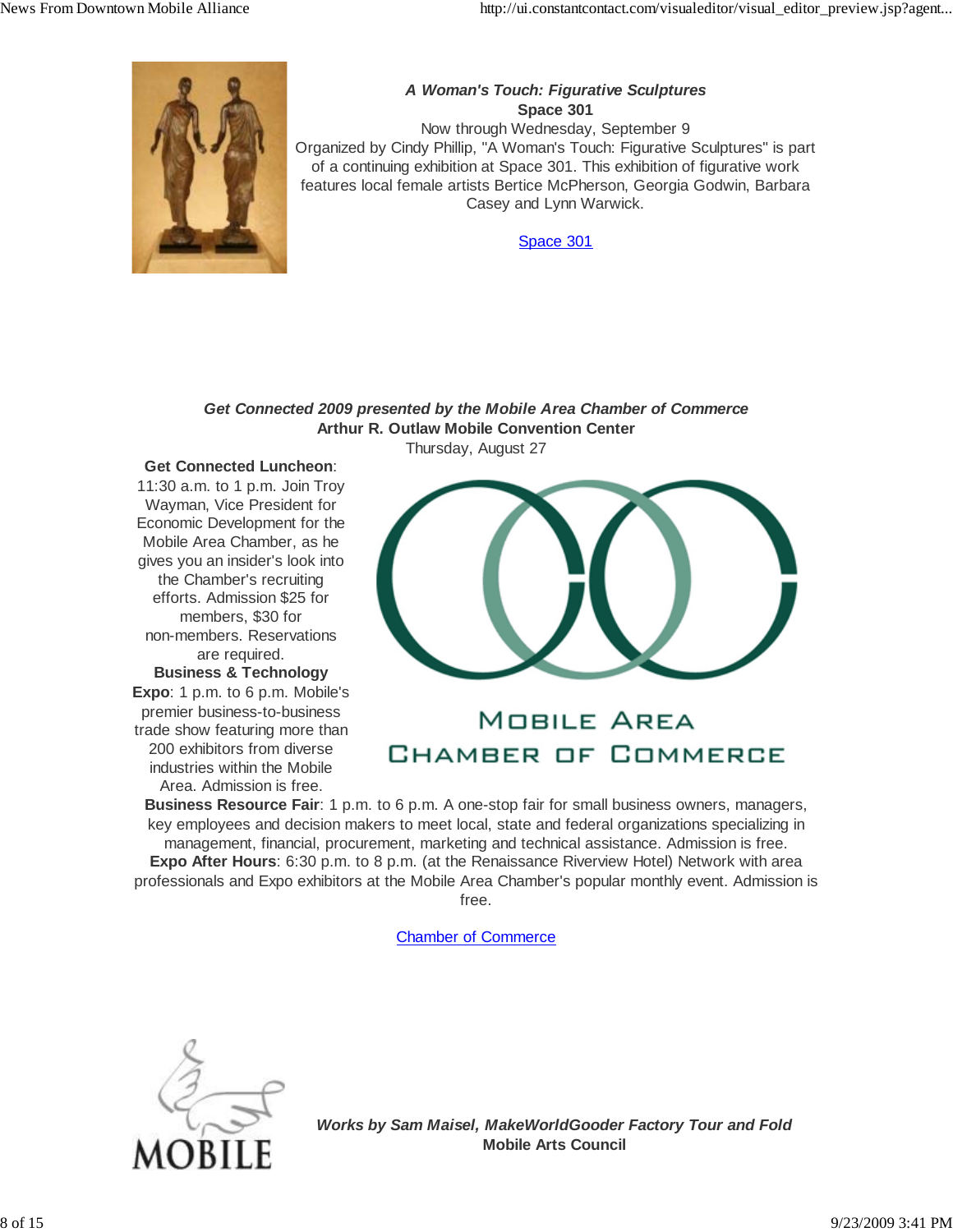

Now through Friday, August 28 Oil pastels, oils, and watercolors; collages by Ryan Jetten; drawings by Heather Duffy.

Mobile Arts Council



### *Through A Child's Eye* **Cathedral Square Gallery**

Now through Monday, August 31st Fantasy art, portraits and more, appropriate for childrens' spaces. Gallery hours: Tuesday - Saturday, 11 a.m. - 5 p.m.and Sunday, 11 - 3 p.m.

Cathedral Square Gallery

#### *The Class* **Mobile Public Library, Ben May Main Library** Thursday, August 20 at 7:00 p.m.

Please join us for the annual Mobile Public Library Foreign Film Festival. This year the spotlight shines on French films. The films will be shown in French with English subtitles. Teacher François Marin and his colleagues are preparing for another school year teaching at a racially mixed inner city high school in Paris. The teachers collectively want to inspire their students, but each teacher is an individual who will do things in his or her own way to achieve the results they desire. Winner of the Palme D'or at the 2008 Cannes Film Festival.



Mobile Public Library



*Inglourious Basterds* **Crescent Theater** August 21 through September 3 Employing pulp and propaganda in equal measure, Quentin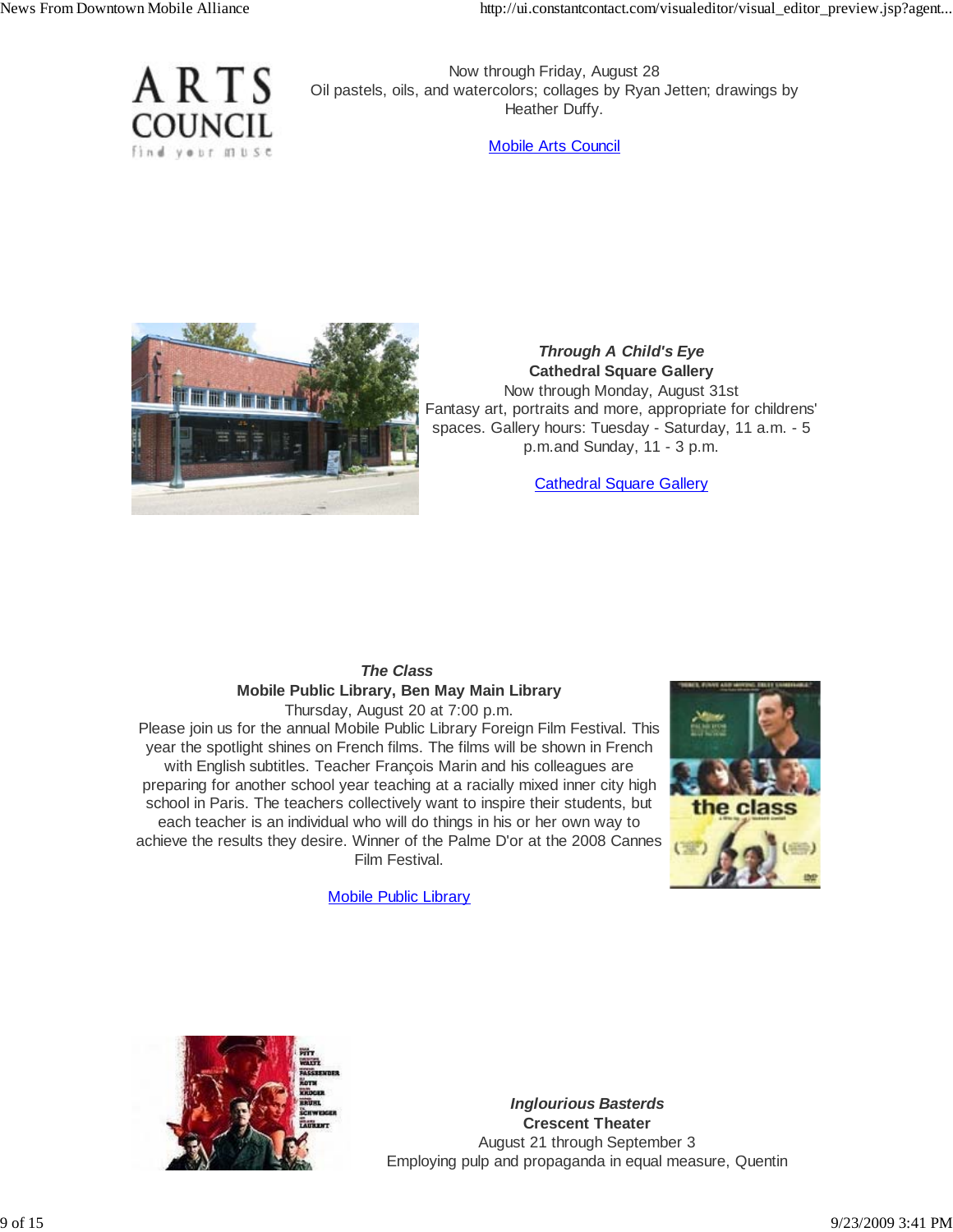

Tarantino's *Inglourious Basterds* weaves together the infamous, oppressed, real and larger-than-life stories of World War II. Cast: Brad Pitt, Diane Kruger, Mélanie Laurent, Eli Roth, BJ Novak

Crescent Theater

#### *The Fab Four* **The Saenger Theatre** Friday, August 21 at 8 p.m. With uncanny, note-for-note live renditions of Beatles' songs, the Fab Four will make you think you are watching the real thing. This incredible stage show includes three costume changes representing every era of the Beatles ever-changing career. Hear record-perfect live performances of such classics as "Can't Buy Me Love," "Yesterday," "Penny Lane," "Here Comes The Sun," and "Hey Jude."

#### **Saenger Theatre**





### *Discussion/Booksigning: Clarence Nero* **Mobile Arts Council**

Saturday, August 22 from 2 to 5 p.m. The author of the new novel *Too Much of a Good Thing Ain't Bad* (praised by Maya Angelou and E. Lynn Harris), a sequel to Three Sides to Every Story, as well as Cheekie: A Child Out of the Desire will be featured. Copies of his books will be available for purchase. Sponsored by Fusion (http://mobilefusion.org). This event is free.

Mobile Arts Council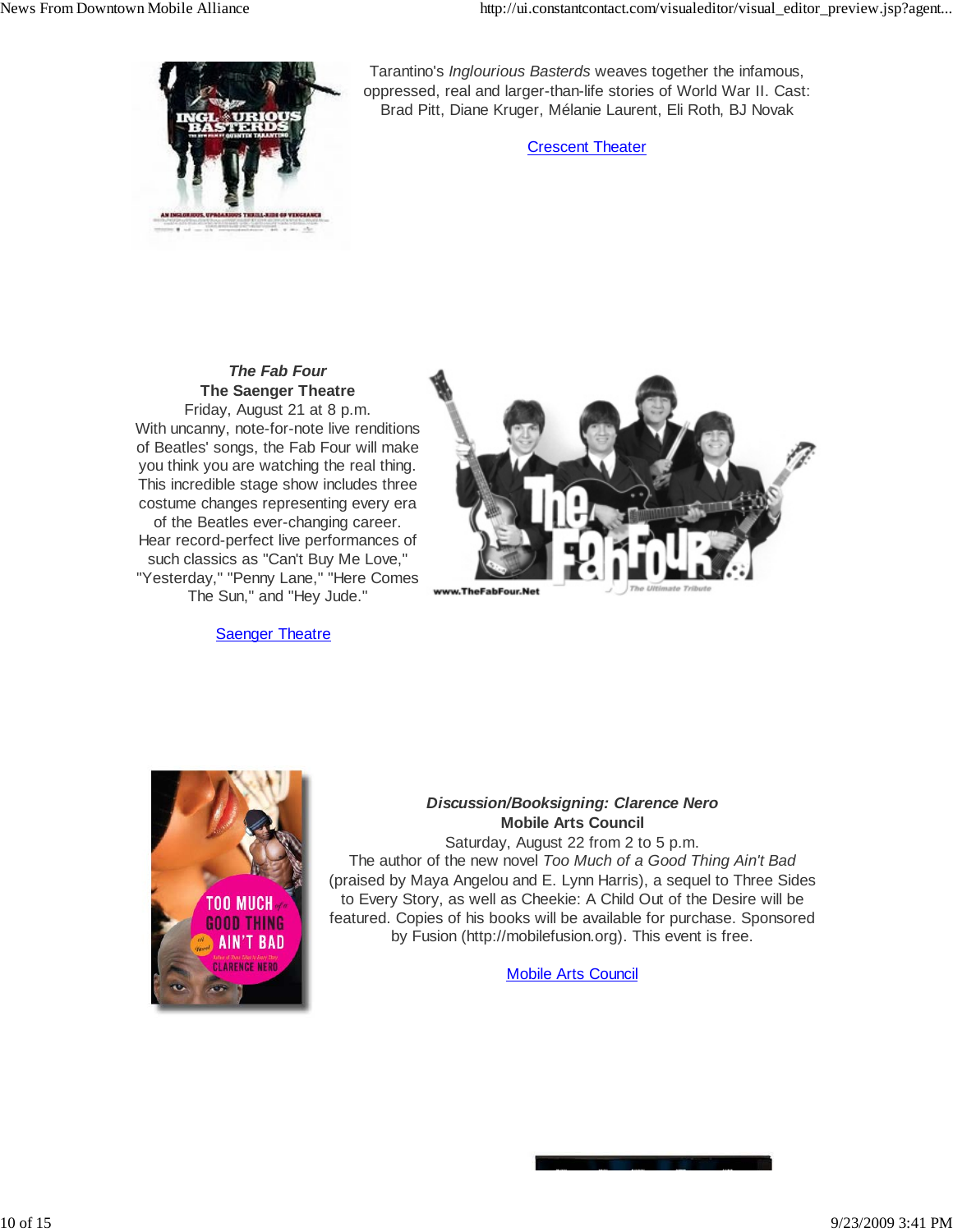### *Ocean's 11* **Saenger Theatre**

Sunday, August 23 at 3:00 p.m. A gang of ten World War II 82nd Airborne veterans led by Danny Ocean (Sinatra) rob five different Las Vegas casinos (Sands, Desert Inn, Flamingo, Riviera, and Sahara) on a single night. The gang plans the elaborate New Year's Eve heist with the precision of a military operation. Josh (Davis) takes a job driving a garbage truck while others work to scope out the various casinos. Demolition charges are planted on an electrical transmission tower and the backup electrical systems are covertly rewired in each casino.Tickets are \$6 for adults and \$3 for Seniors (60+) and Children (12 and under). Tickets are sold at the door.

### **Saenger Theatre**



**CORT Waren Hotel** 



### *12th Annual International Beer Festival* **Downtown Mobile**

Saturday, August 29 from 6:00 to 9:00 p.m. It's that time of year again to "Think Globally and Drink Locally." For the 12th year running, both local and visiting beer connoisseurs will descend upon downtown taverns and restaurants to sample over 50 different microbrews and imports from all over the world. The moda! trolley will be on hand to help carry participants from one side of the entertainment district to the other for free.

Neighborhood & Community Services



### *Abbot and Costello Meet Frankenstein* **Saenger Theatre**

Sunday, August 30 at 3:00 p.m. Wilbur Grey (Lou Costello) is chased by Count Dracula (Bela Lugosi) who wants to transplant Chick Young's (Bud Abbott) brain into the skull of Frankenstein's Monster. The Wolfman thwarts Dracula's plans, however. Even the Invisible Man makes a non-appearance in this superb horror comedy.

Tickets are \$6 for adults and \$3 for Seniors (60+) and Children (12 and under). Tickets are sold at the door.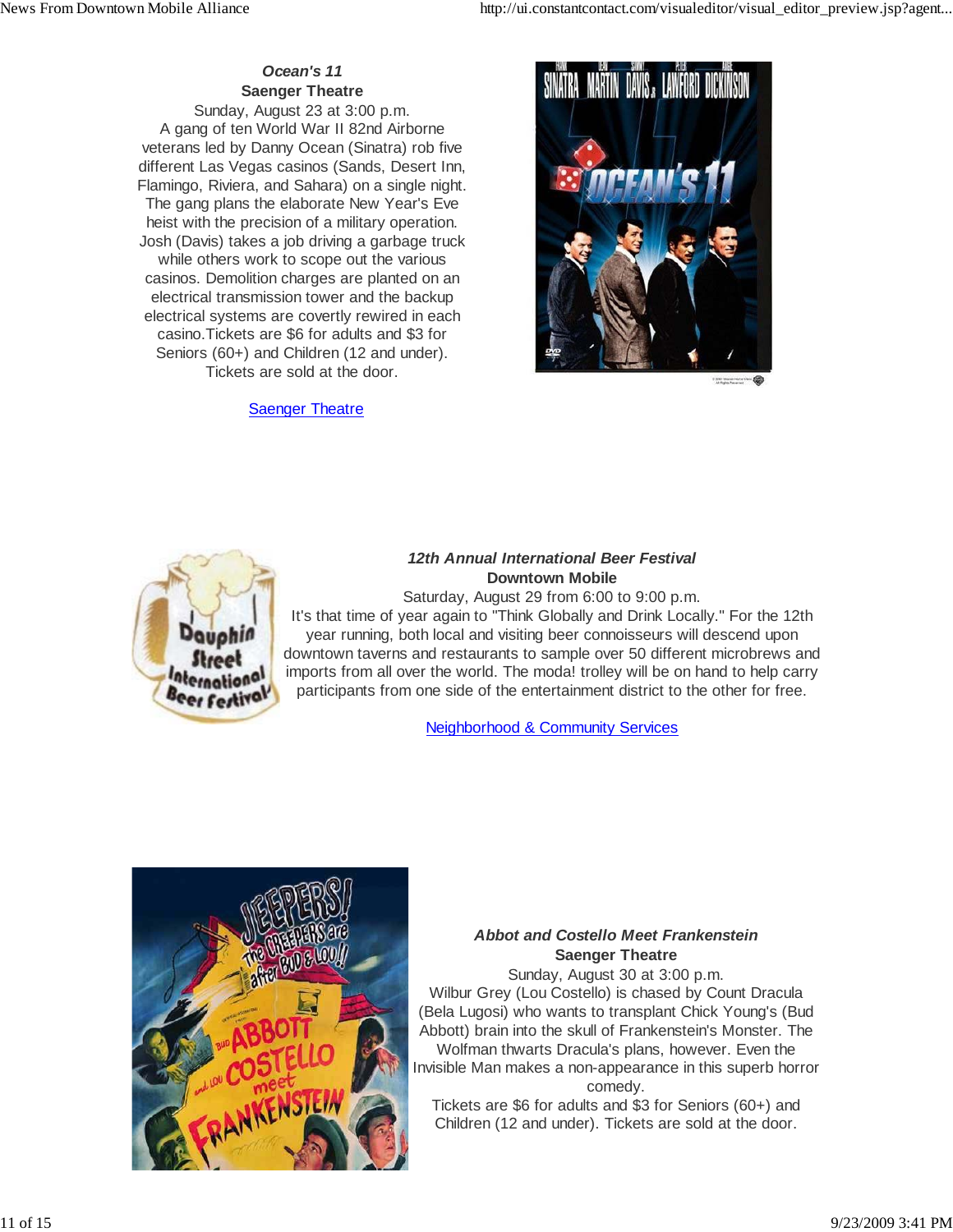

**Saenger Theatre** 

### *Connecting Visions* **Cathedral Square Gallery**

September 1 through September 30 Works in all media exemplifying the diversity of the arts In lower Alabama; celebrating the joy and spirit of the region and its rich cultural history. Reception for exhibit will be September 11. Gallery hours: Tuesday - Saturday 11 a.m. to 5 p.m. and Sunday 11 a.m. to 3 p.m.

Cathedral Square Gallery





### *Look Up Mobile! and Hillsdale* **Mobile Arts Council** September 1 through September 25 Photographs from the second annual edition of the book containing clues for a visual scavenger hunt for Mobile landmarks (and other images by the book's photographers: Jason Clark, Meggan and Jeff Haller, Lesa Jones, Craig Roberts and David Trimmier); a photographic exhibition by Drew Chapman. The silent auction, benefiting South Alabama Cares, begins September 11 and ends September 24.

Look Up Mobile!

### *Brown Bag in Bienville* **Bienville Sqaure**

September 3rd through October 29th (every Wednesday) Fall is back and so is live jazz. Brown Bag your lunch and sit under the swirl of the oak trees in Bienville Square. Live music provided by the City and Catt Sirten from 11:30 p.m. until 1 p.m.



Neighborhood & Community Services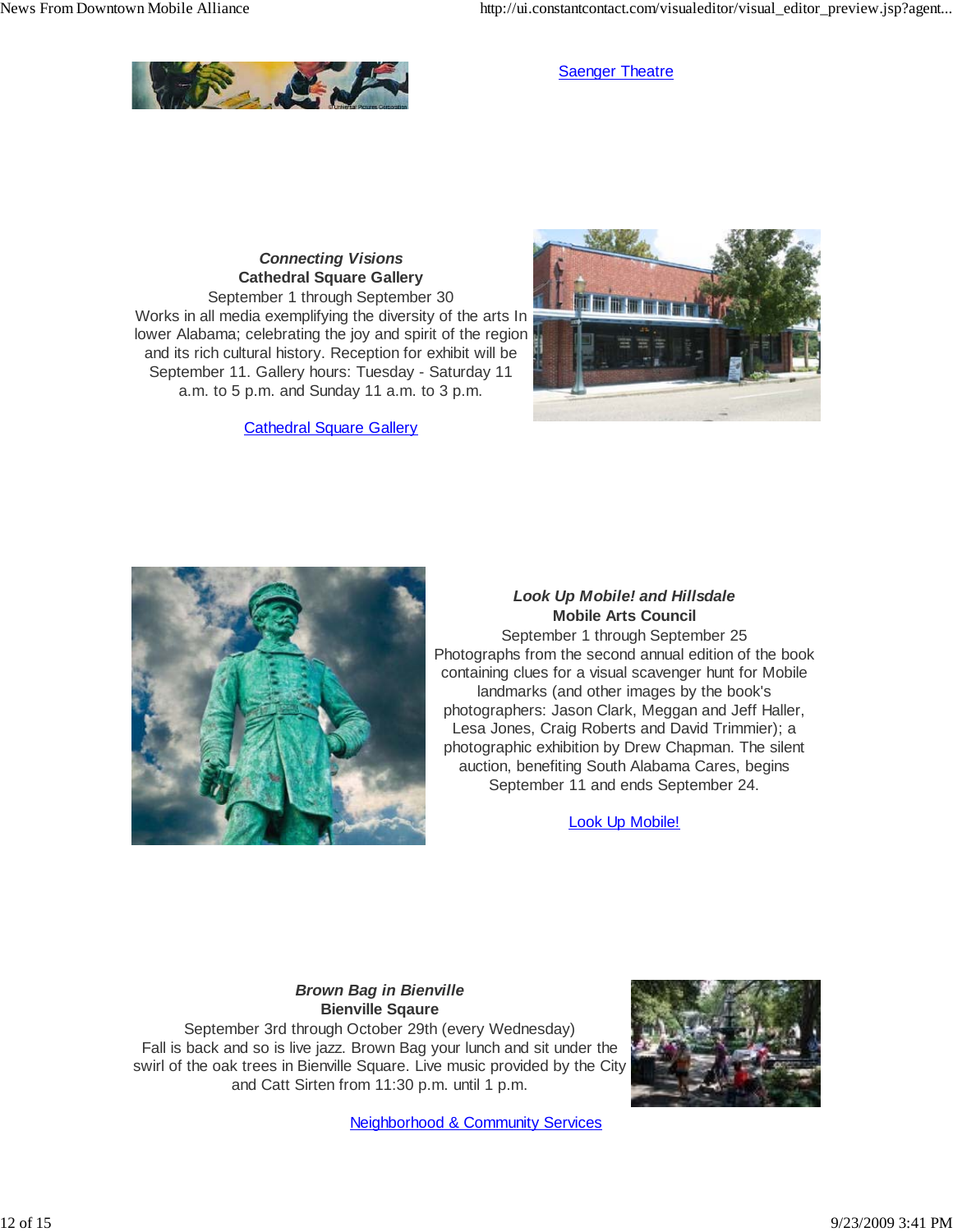

*Dracula & Me* **Museum of Mobile** Sunday, September 6 at 2:30 p.m. An original comedy/mystery based on Bram Stoker's Dracula. Commedia del Arte.

Museum of Mobile

### *Shelby Lynne w/ guest Lisa Mills* **Saenger Theatre**

Thursday, September 10 at 7:30 p.m. Presented by 92ZEW and sponsored in part by Callaghan's Irish Social Club. Lynne is embraced not by the country mainstream, but by rock critics, British audiences, and the alt-country/Americana crowd. Tickets are on sale now.

**Saenger Theatre** 





### *LoDa ArtWalk* **Cathedral Square Arts District**

Friday, September 11 from 6 to 9 p.m. Second Fridays in downtown have become quite a popular time and place to be! With the LoDa ArtWalk in its 4th year, the event seems to be getting better each month. Join downtown art galleries, institutions, studios and unique shops as they open their doors and welcome you inside to see beautiful artwork, sample delicous foods and hear the sounds of the LoDa Artwalk.

Neighborhood & Community Services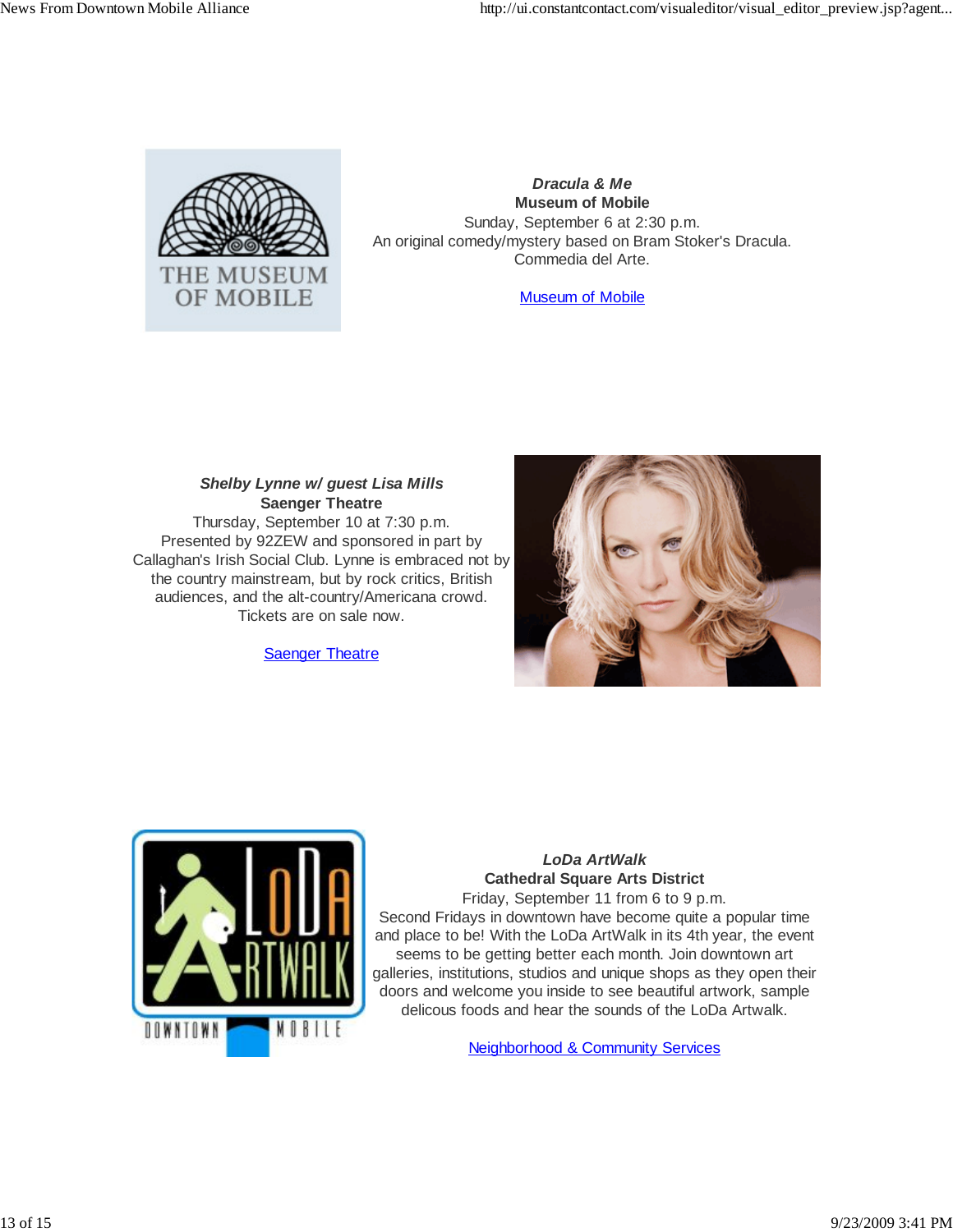### *2009 Greater Mobile Arts Awards* **Friday, August 11 at 6:30 p.m.**

This awards program acknowledges the important contributions that individuals, groups and businesses make to the cultural life of our community. Awards are presented in six categories: artist, business, educator, organization, patron and volunteer. A reception will follow the event.

Mobile Arts Council





### *Mobile Symphony Orchestra's "Opening Night"* **Saenger Theatre**

September 12 and 13

Let the Mobile Symphony's own co-concertmaster, Enen Yu, take you on a journey to the land of Aladdin with Scheherazade, the adventurous masterpiece by Rimsky-Korsakov based on The Arabian Nights. Tour the French capital during the Jazz Age with Gershwin's An American in Paris, and experience the rousing Festive Overture by Dmitri Shostakovich. Saturday - 8:00 p.m. and Sunday - 2:30 p.m.

Mobile Symphony

### *Fall Art Classes at Studio 301* **Space 301**

Ride a cool Autumn breeze into our spacious studios this fall! You say you can't draw a straight line? That's okay that's what we're here for. Beginners and experienced artists alike can learn something new or brush up on a current set of skills with our talented and patient art instructors. Learn to create your own artistic books and personal journals; make sterling silver-wrapped glass jewelry that will make your friends envious; make pine needle baskets and quilts to use or display; paint beautiful botanicals with watercolor, or still lifes and cityscapes that sizzle! Are you a music lover? Violinists can now "Fiddle